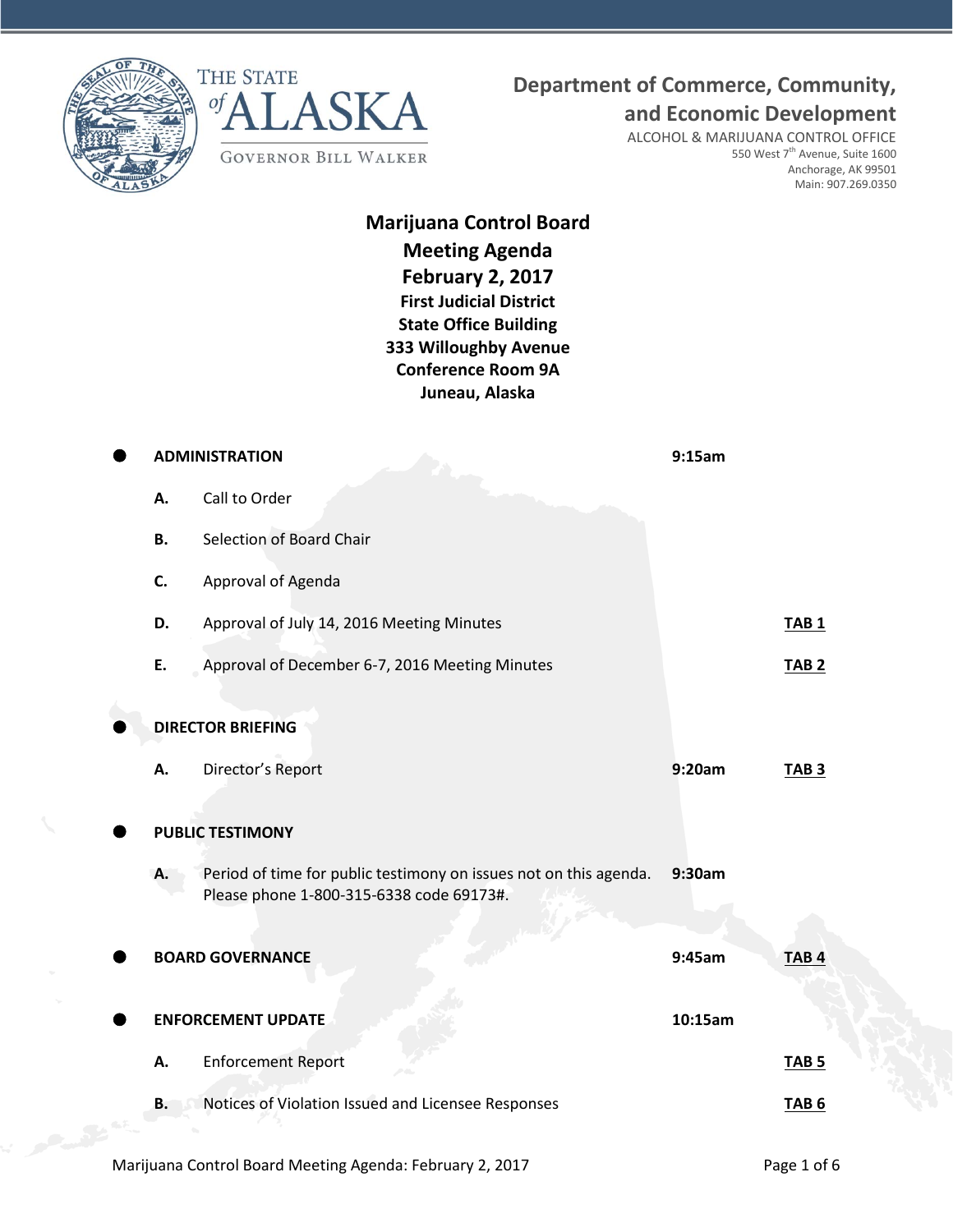| 0 |    | <b>REGULATIONS</b>                                             | 11:15am |               |  |  |
|---|----|----------------------------------------------------------------|---------|---------------|--|--|
|   | А. | <b>Proposed Regulations Projects</b>                           |         |               |  |  |
|   |    | New Proposed Projects from Staff<br>1.                         |         | <b>TAB 7</b>  |  |  |
|   |    | 2. New Proposed Projects from Board Members                    |         | <b>TAB 8</b>  |  |  |
|   | В. | <b>Effect on Restriction of Sale (if Opt-out by Ordinance)</b> |         |               |  |  |
|   |    | 1. Draft (No Public Comments Received)                         |         | <b>TAB 9</b>  |  |  |
|   | C. | <b>Food Safety Permit</b>                                      |         |               |  |  |
|   |    | 1. Draft (No Public Comments Received)                         |         | <b>TAB 10</b> |  |  |
|   | D. | <b>Ownership Change Requirements</b>                           |         |               |  |  |
|   |    | 1. Draft (No Public Comments Received)                         |         | <b>TAB 11</b> |  |  |
|   | E. | <b>Retail Marijuana Store Notice Requirements</b>              |         |               |  |  |
|   |    | 1. Draft (No Public Comments Received)                         |         | <b>TAB 12</b> |  |  |
|   | F. | <b>Testing Requirements</b>                                    |         |               |  |  |
|   |    | 1. Draft                                                       |         | <b>TAB 13</b> |  |  |
|   |    | 2. Public Comments Received                                    |         | <b>TAB 14</b> |  |  |
|   | G. | <b>On-site Consumption Endorsement</b>                         |         |               |  |  |
|   |    | 1. Draft                                                       |         | <b>TAB 15</b> |  |  |
|   |    | 2. Public Comments Received                                    |         | <b>TAB 16</b> |  |  |
|   |    | <b>LUNCH BREAK</b>                                             | 12:00pm |               |  |  |
|   |    | <b>LICENSING UPDATE</b>                                        |         |               |  |  |
|   | А. | <b>Licensing Report</b>                                        | 12:30pm | <b>TAB 17</b> |  |  |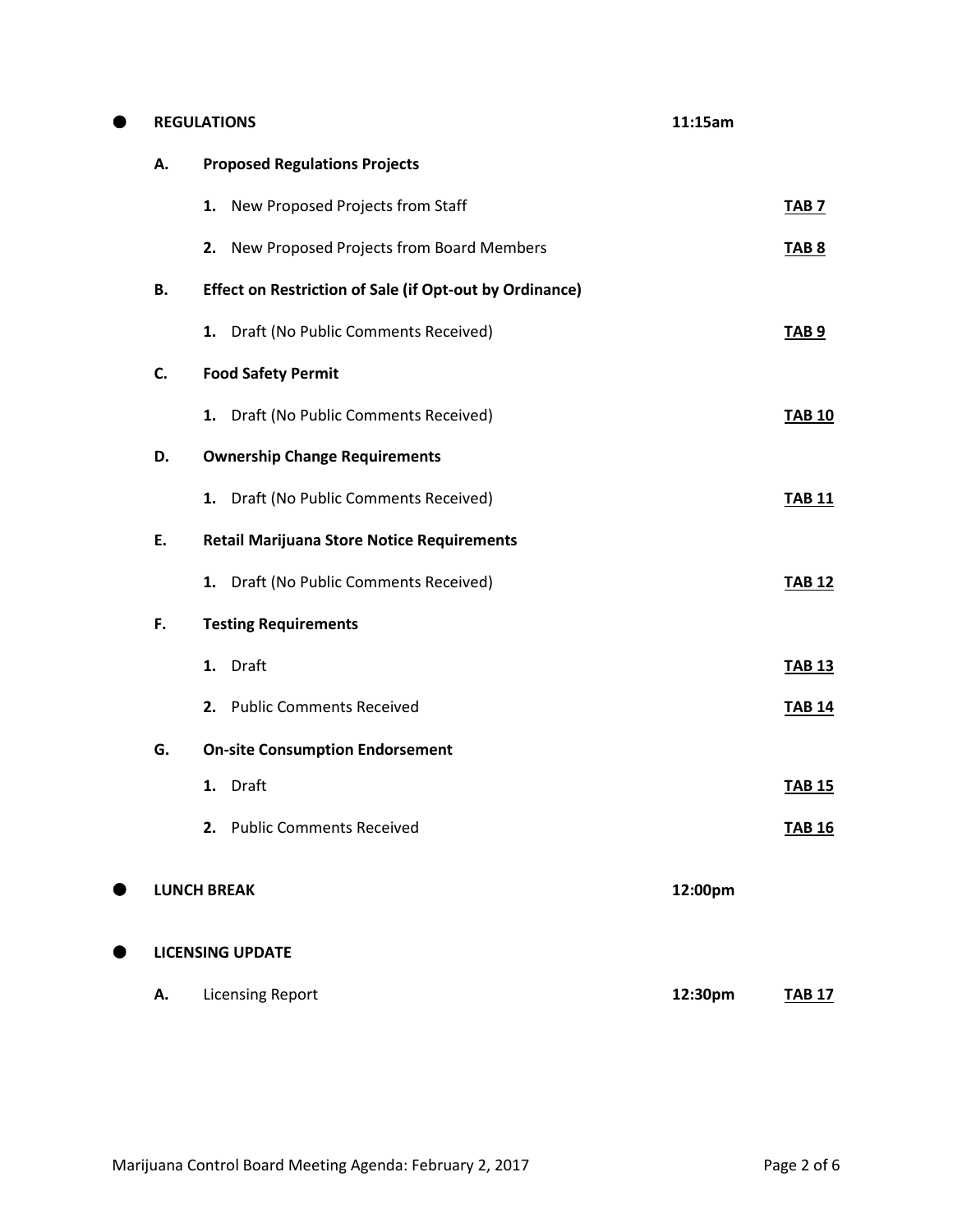*\*Board review of all complete applications is scheduled from 12:45pm – 4:30pm on February 2, with no set time for any specific application.*

| А. |    |                                                  | MHCP 018: Alaska Handler Certification for Marijuana<br>Applicant: Alaska Handler - Jeremy Stanfield                                                                                                     | <b>TAB 18</b> |
|----|----|--------------------------------------------------|----------------------------------------------------------------------------------------------------------------------------------------------------------------------------------------------------------|---------------|
|    |    | <b>CONSIDERATION FOR DENIAL</b>                  |                                                                                                                                                                                                          |               |
| А. |    | <b>Incomplete Applications</b>                   |                                                                                                                                                                                                          |               |
|    | 1. | License #10154:<br>Licensee:<br>License Type:    | <b>Alaska Green Cross</b><br>Alaska Green Glacier Gardens, LLC<br>Retail Marijuana Store<br>Premises Address: 211 E Dimond, Unit A<br>Anchorage, AK 99515<br>Local Government: Municipality of Anchorage | <b>TAB 19</b> |
| В. |    | <b>Complete Applications</b>                     |                                                                                                                                                                                                          |               |
|    | 1. | License #11091:<br>Licensee:<br>License Type:    | <b>Tempt, LLC</b><br>Tempt, LLC<br><b>Standard Marijuana Cultivation Facility</b><br>Premises Address: 2410 E 88 <sup>th</sup> Avenue<br>Anchorage, AK 99507                                             | <b>TAB 20</b> |
|    |    | <b>APPLICATIONS FROM PREVIOUS MEETINGS</b>       | Local Government: Municipality of Anchorage                                                                                                                                                              |               |
| А. |    | <b>Operating Plan Changes</b>                    |                                                                                                                                                                                                          |               |
|    |    | 1. License #10021:<br>Licensee:<br>License Type: | Enlighten Alaska, LLC<br>Enlighten Alaska, LLC<br>Retail Marijuana Store<br>Premises Address: 2600 Spenard Road<br>Anchorage, AK 99503<br>Local Government: Municipality of Anchorage                    | <b>TAB 21</b> |
|    |    | Previous Meeting: September 8, 2016              |                                                                                                                                                                                                          |               |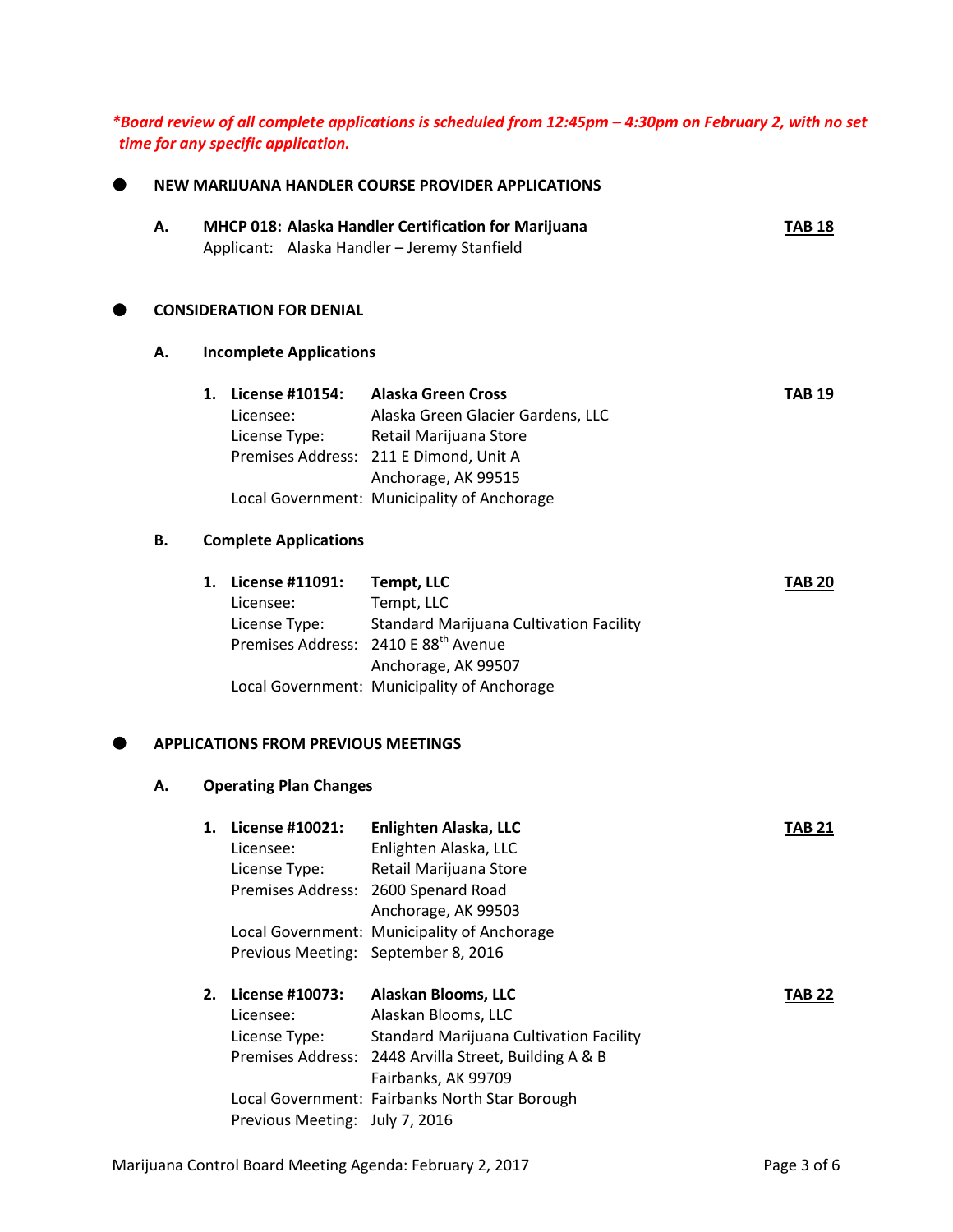|    | 3. | License #10086:<br>Licensee:<br>License Type:<br>Previous Meeting: October 28, 2016                                             | <b>Terra House, LLC</b><br>Terra House, LLC<br>Limited Marijuana Cultivation Facility<br>Premises Address: 48714 Jones Road, Suite 1<br>Soldotna, AK 99669<br>Local Government: Kenai Peninsula Borough                                                 | <b>TAB 23</b> |  |  |  |
|----|----|---------------------------------------------------------------------------------------------------------------------------------|---------------------------------------------------------------------------------------------------------------------------------------------------------------------------------------------------------------------------------------------------------|---------------|--|--|--|
|    | 4. | License #10186:<br>Licensee:<br>License Type:                                                                                   | AK Green Labs, LLC<br>AK Green Labs, LLC<br><b>Marijuana Testing Facility</b><br>Premises Address: 2509 Fairbanks Street, Suite A<br>Anchorage, AK 99503<br>Local Government: Municipality of Anchorage<br>Previous Meeting: June 9, 2016; July 7, 2016 | <b>TAB 24</b> |  |  |  |
|    | 5. | <b>License #10799:</b><br>Licensee:<br>License Type:<br>Local Government: City of Houston<br>Previous Meeting: October 28, 2016 | <b>Calm N Collective</b><br>Calm N Collective, LLC<br><b>Standard Marijuana Cultivation Facility</b><br>Premises Address: 13886 W Parks Highway<br>Houston, AK 99694-0085                                                                               | <b>TAB 25</b> |  |  |  |
| В. |    |                                                                                                                                 | <b>Temporary Ownership Change Reports (Transfers Required)</b>                                                                                                                                                                                          |               |  |  |  |
|    | 1. | <b>License #10149:</b><br>Licensee:<br>License Type:<br>Premises Address: 371 Third Avenue                                      | <b>Remedy Shoppe</b><br>Tara A Bass<br>Retail Marijuana Store<br>Skagway, AK 99840<br>Local Government: Municipality of Skagway<br>Previous Meeting: September 7, 2016                                                                                  | <b>TAB 26</b> |  |  |  |
| C. |    | <b>Tabled Applications</b>                                                                                                      |                                                                                                                                                                                                                                                         |               |  |  |  |
|    | 1. | License #10032:<br>Licensee:<br>License Type:<br>Local Government: City of Kodiak                                               | <b>Three Sisters Co-Op</b><br>Janiese L Steves<br><b>Standard Marijuana Cultivation Facility</b><br>Premises Address: 2180 Mill Bay Road<br>Kodiak, AK 99615<br>Previous Meeting: June 9, 2016; July 7, 2016                                            | <b>TAB 27</b> |  |  |  |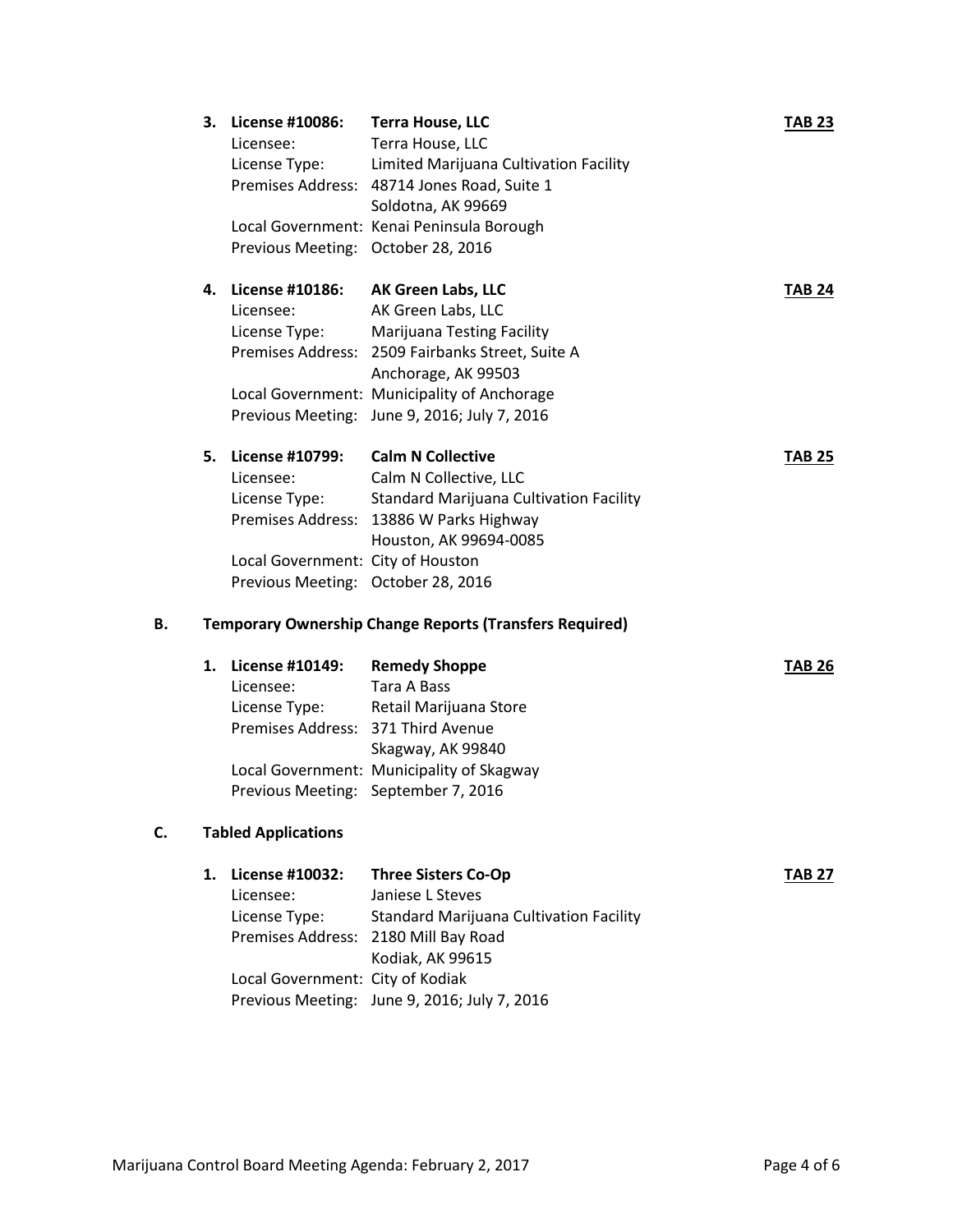| 2. | License #10138:<br>Licensee:                  | Northern Lights Indoor Gardens, LLC<br>Northern Lights Indoor Gardens, LLC  | <b>TAB 28</b> |
|----|-----------------------------------------------|-----------------------------------------------------------------------------|---------------|
|    | License Type:                                 | Retail Marijuana Store                                                      |               |
|    |                                               | Premises Address: 1321 Sawmill Creek Road, Suite O and P<br>Sitka, AK 99835 |               |
|    |                                               | Local Government: City and Borough of Sitka                                 |               |
|    | Previous Meeting: December 7, 2016            |                                                                             |               |
|    |                                               | NEW STANDARD MARIJUANA CULTIVATION FACILITY APPLICATIONS                    |               |
| 1. | License #10315:                               | <b>Green Elephant, LLC</b>                                                  | <b>TAB 29</b> |
|    | Licensee:                                     | Green Elephant, LLC                                                         |               |
|    |                                               | Premises Address: 101 Mill Street, Suite A                                  |               |
|    |                                               | Juneau, AK 99801                                                            |               |
|    |                                               | Local Government: City and Borough of Juneau                                |               |
| 2. | License #10958:                               | <b>Green Life Supply, LLC</b>                                               | <b>TAB 30</b> |
|    | Licensee:                                     | Green Life Supply, LLC                                                      |               |
|    | Premises Address: 511 30 <sup>th</sup> Avenue |                                                                             |               |
|    |                                               | Fairbanks, AK 99708                                                         |               |
|    | Local Government: City of Fairbanks           |                                                                             |               |
| 3. | License #10959:                               | Green Go, LLC                                                               | <b>TAB 31</b> |
|    | Licensee:                                     | Green Go, LLC                                                               |               |
|    | Premises Address: 101 Post Road               |                                                                             |               |
|    |                                               | Anchorage, AK 99501                                                         |               |
|    |                                               | Local Government: Municipality of Anchorage                                 |               |
|    |                                               | NEW LIMITED MARIJUANA CULTIVATION FACILITY APPLICATIONS                     |               |
|    | 1. License #10010:                            | <b>AK Bean Brains</b>                                                       | <b>TAB 32</b> |
|    | Licensee:                                     | Moose Run Farm, LLC                                                         |               |
|    | Premises Address:                             | 1840 E Dowling Road, Suite B                                                |               |
|    |                                               | Anchorage, AK 99507                                                         |               |
|    |                                               | Local Government: Municipality of Anchorage                                 |               |
| 2. | License #10814:                               | <b>SE Moog Droog, LLC</b>                                                   | <b>TAB 33</b> |
|    | Licensee:                                     | SE Moog Droog, LLC                                                          |               |
|    |                                               | Premises Address: Lot 13D Jeff Berg Subdivision                             |               |
|    |                                               | Petersburg, AK 99833                                                        |               |
|    |                                               | Local Government: Petersburg Borough                                        |               |
| 3. | License #10979:                               | <b>Gudlief Organization</b>                                                 | <b>TAB 34</b> |
|    | Licensee:                                     | Robin C Thomas                                                              |               |
|    |                                               | Premises Address: 303-C West E Street                                       |               |
|    |                                               |                                                                             |               |
|    | Local Government: City of Nome                | Nome, AK 99762                                                              |               |